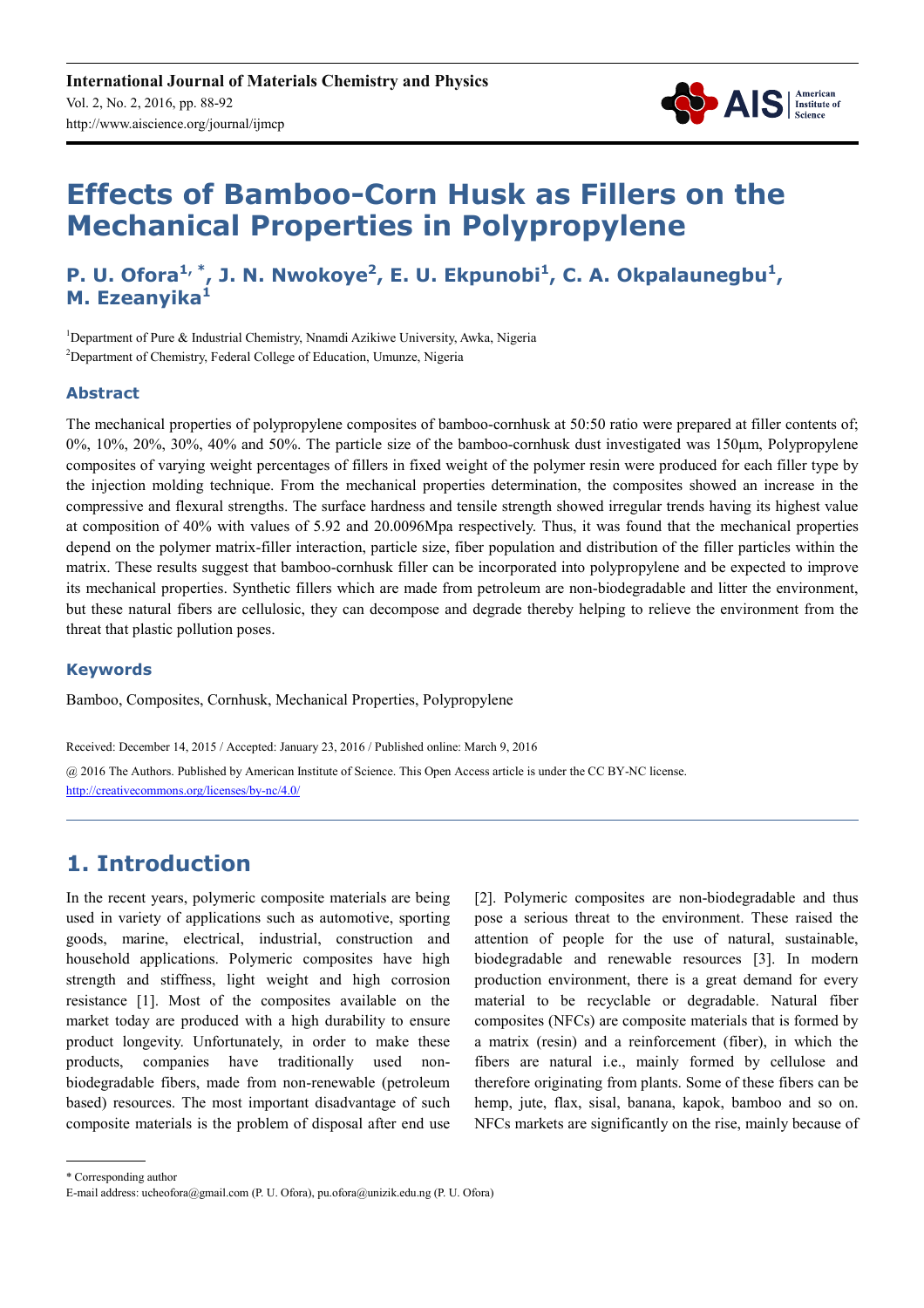the recycling and environmental necessities [4].

#### **1.1. Bamboo**

Bamboo is one of the agricultural crops which can be exploited for the design and development of polymer composites material. Bamboo is a rapid fibrous growing plant available in abundance on the earth and mainly consists of roots, culms and leaves. The bamboo fibers are naturally possessed with finer mechanical properties, but are brittle in nature as compared to other natural fibers due to the extra lignin content covering the bamboo fibers. Presently bamboo is considered important plant fiber and has a great potential to be used in polymer composite industry. Its structural variation, mechanical properties, extraction of fibers, chemical modification, and thermal properties have made it versatile for the use in composite industry [5].

#### **1.2. Corn Husk**

Corn husk is one of the major agro-waste products. These underutilized agricultural waste products include wheat, rice, corn straw, corn and rice husk, corn and okra stalks, pineapple and banana bunch fibers. Study of these agricultural by-products will only support the rural community by adding value to their product, but will also protect the environment by prevention of burning those field leftovers, which is a common practice [6]. Corn husk which has become environmental waste is now being converted into useful industrial materials [4].

### **2. Materials and Methods**

#### **2.1. Materials**

#### **2.1.1. Sample Collection and Preparation**

- i. Polypropylene (PP) which is a round opaque non-toxic pellet with a density of  $0.905$  g/cm<sup>3</sup> and melt flow index of 65g/10min was used for the study.
- ii. Fillers

The fillers that were used in this study are bamboo powder and corn husk flour. The bamboo leaves were got from a bamboo tree in Nnamdi Azikiwe University, Awka. The bamboo leaves were washed, sun-dried and ground into powder with particle size of 150µm.

The corn husk was got from a farm in Okpuno Awka, Anambra state. The corn husk was washed, sun-dried and ground into powder with particle size of 150µm. 50g of the corn husk flour and 50g of the bamboo powder were measured out using the Jadever weighting machine (model JKH - 1000) and mixed in a small mixing bowl to get a uniform mixture of both fillers. The particle size of the mixture was found to be 150µm by the use of an electronic sieve.



**Fig. 1.** a) Fresh bamboo leaf b) Dried corn husk.

#### **2.1.2. Preparation of the Composites**

The polypropylene based bamboo - corn husk reinforced composite was prepared by mixing 500g of virgin polypropylene with various bamboo-corn husk filler compositions of 10%, 20%, 30%, 40% and 50%. This was homogenized by in a mixing machine that produced the composite pellets. The composite pellets were introduced into the hopper of the injection molding machine (model JM 130MK IV 9.70.OZ) made in Indian and polypropylene composite samples were produced.



**Fig. 2.** Polypropylene composites.

#### **2.2. Mechanical Properties Measurement**

#### **2.2.1. Determination of Compressive and Flexural Strengths of the Polypropylene Composites**

The compressive and flexural strengths of the composites were measured according to the American Standard Testing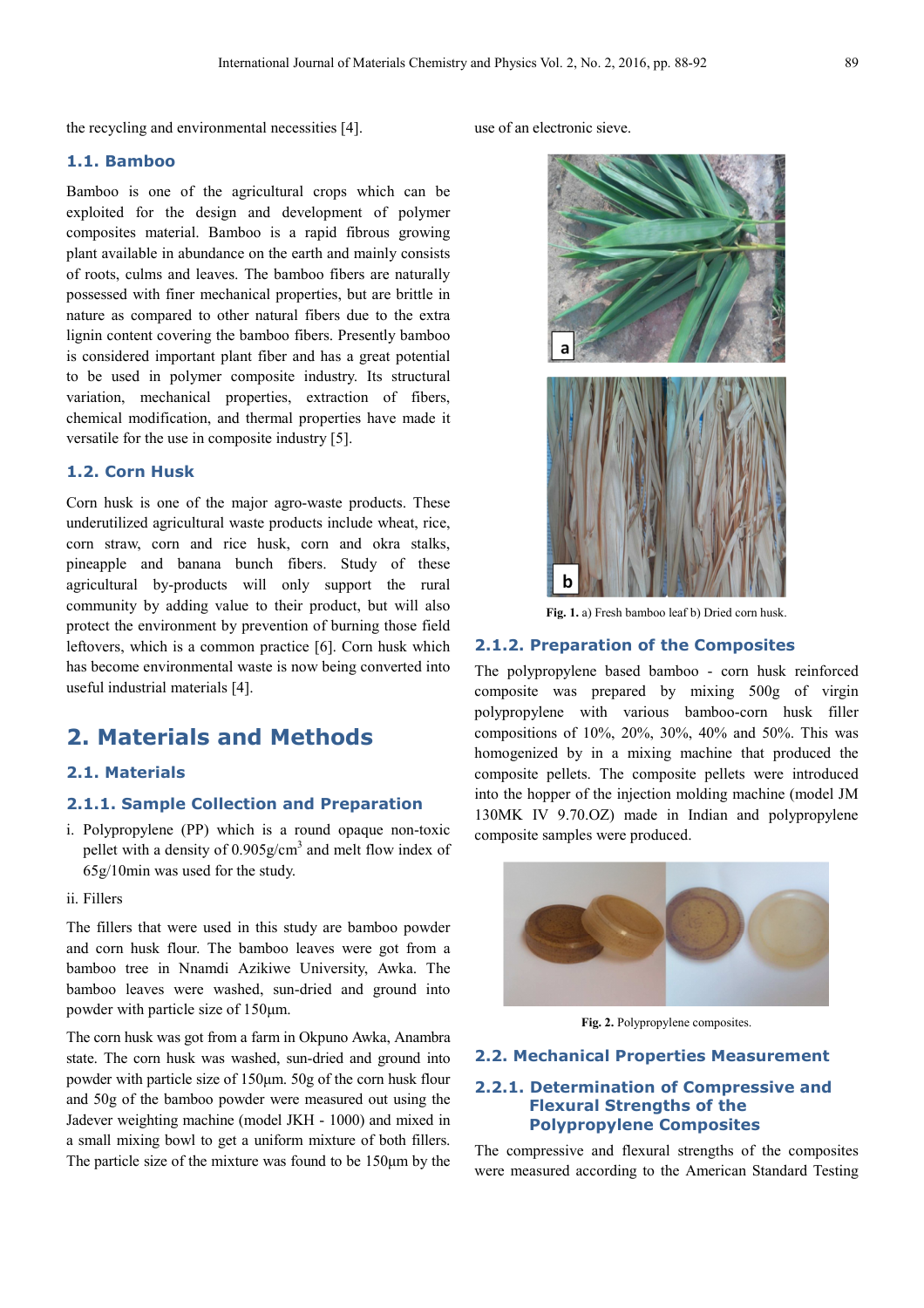Method D-695 and D-790 respectively, using the compressive testing machine (model TUE C-100) with a load capacity of 100KN and computerized Universal Testing Machine (model TUE C-100) with a load capacity of 100KN respectively. The readings were automatically recorded and the values computed. The results of the measurements are shown in Tables 1 and 2.

#### **2.2.2. Determination of Surface Hardness**

The surface hardness of the polymer composite was measured by means of the Hardness Testing Machine (model DVRD-M SN-0109) made in England. The hardness value was then calculated using the equation;

 $HB = 2P/\pi D (D - \sqrt{D^2 - d^2})$ 

Where HB – Hardness Brinell

P – Applied force (KN)

D – Diameter of the ball

d – Diameter of indenter impression.

The values were recorded in Table 3.

#### **2.2.3. Determination of Tensile Strength**

The tensile strength of the material was derived from the approximate relationship between the tensile strength and the hardness of a material using the equation:

TS (Mpa) =  $\{3.55$  HB (HB < 175)}

Where HB is the brinell hardness of the material.

The calculated values of the ultimate tensile strength were got from the Brinell hardness using the formula;

$$
Y = AX + B
$$

Where  $Y =$  Ultimate tensile strength,  $A =$  Slope,  $X =$  Brinell hardness,  $B =$  Intercept [7].

The results were as shown in Table 4.

### **3. Results and Discussion**

The results of the mechanical properties of the virgin polypropylene (control) and polypropylene bamboo-cornhusk composites are shown in the Tables and Figs. below.

#### **3.1. Compressive Strength Result of the Polypropylene Composites**

The compressive strength of a material is the force per unit area that it can withstand in compression.

The results showed that the use of bamboo-cornhusk as a filler greatly increased the compressive strength. This increase in compressive strength using bamboo-cornhusk

filler could be attributed to better polymer-matrix interaction and adhesion which results in the stiffening of the polypropylene chain and thus exhibit a resistance to compression under applied strain. Thus bamboo-corn husk fibers can be used as fillers to enhance the compressive strength of polypropylene and this is in agreement with a research work done by *Ofora et al*., [8].

| <b>Table 1.</b> The readings of the compressive strength of the polypropylene |
|-------------------------------------------------------------------------------|
| composites.                                                                   |

| S/N            | <b>Filler load</b><br>$(\%)$ | <b>Compressive load</b><br>(KN) | <b>Compressive strength</b><br>(N/mm <sup>2</sup> ) |
|----------------|------------------------------|---------------------------------|-----------------------------------------------------|
| 1              | $\theta$                     | 1.354                           | 1.98                                                |
| 2              | 10                           | 1.930                           | 2.3                                                 |
| 3              | 20                           | 2.230                           | 13.5                                                |
| $\overline{4}$ | 30                           | 2.325                           | 14.1                                                |
| 5              | 40                           | 2.360                           | 14.3                                                |
| 6              | 50                           | 2.565                           | 15.6                                                |





#### **3.2. Flexural Strength Result of the Polypropylene Composites**

The flexural strength of a material is defined as its ability to resist deformation under load. The results of the flexural strength of polypropylene composites are shown in Table 2 and Fig. 4.

| S/N            |          | Filler load (%) Flexural force (KN) | <b>Flexural strength</b><br>(N/mm <sup>2</sup> ) |
|----------------|----------|-------------------------------------|--------------------------------------------------|
| 1              | $\theta$ | 1.354                               | 1.98                                             |
| $\mathfrak{D}$ | 10       | 1.930                               | 2.3                                              |
| 3              | 20       | 2.230                               | 13.5                                             |
| 4              | 30       | 2.325                               | 14.1                                             |
| 5              | 40       | 2.360                               | 14.3                                             |
| 6              | 50       | 2.565                               | 15.6                                             |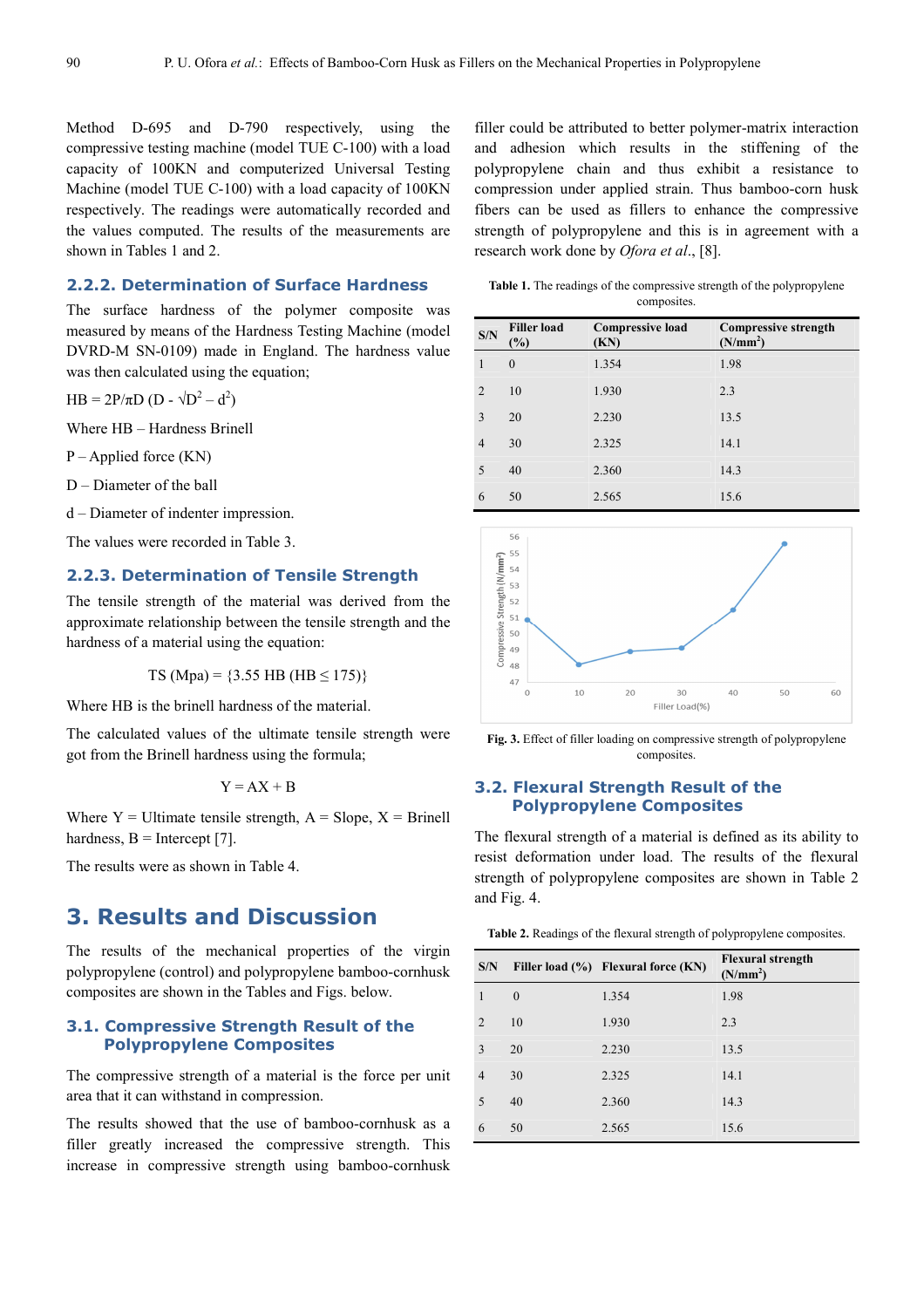

**Fig. 4.** Effect of filler loading on flexural strength of polypropylene composites.

It is seen from Table 2 and Fig. 4. above, that the flexural strength of polypropylene bamboo-cornhusk composites increases as the filler loading increases but from some research done on the use of bamboo fiber as a filler in polypropylene [9], [10], it was observed that bamboo increases the flexural strength of polypropylene and so we can say that the bamboo fiber was the active ingredient that increased the flexural strength. Thus bamboo-cornhusk fiber interacted well with the polymer matrix thereby imparting its flexural strength and exhibits good polymer filler phase interaction and adhesion thus offering good strength to the polypropylene resin. This is agreement with some other authors that have done something similar *Ofora, et al.*, [11].

#### **3.3. Hardness Survey test of the Samples**

Hardness is usually defined as resistance of a material to penetration. Brinell hardness test was used [12].

Surface hardness of virgin polypropylene sample and polypropylene composites are shown in Table 3 and Fig. 5.

| <b>Table 3.</b> Surface hardness of the polypropylene composites. |  |
|-------------------------------------------------------------------|--|
|-------------------------------------------------------------------|--|

|     | <b>Filler load</b> | <b>Mean Ball Indenter</b> | <b>Hardness Value</b> |
|-----|--------------------|---------------------------|-----------------------|
| S/N | $\frac{1}{2}$      | Impression mm)            | (Hb)                  |
|     |                    |                           |                       |
|     |                    | 4.35                      | 2.56                  |
|     | 10                 | 5.30                      | 1.68                  |
|     | 20                 | 4.25                      | 2.69                  |
|     | 30                 | 4.75                      | 2.12                  |
|     | 40                 | 4.90                      | 5.92                  |
|     | 50                 | 4.25                      | 2.69                  |



**Fig. 5.** Effect of filler loading on the surface hardness of polypropylene composites.

It can be deduced that the bamboo-cornhusk filler slightly increased the hardness value of polypropylene though it was not consistent and this increment in hardness could be due to the high fiber content of the fillers which imparts hardness to polypropylene. Since we got the highest hardness value of 5.92 using 40% of bamboo-cornhusk fiber, we can propose that the best composition for obtaining a polypropylene bamboo-cornhusk composite with very good hardness property is with 40% of bamboo-cornhusk filler.

#### **3.4. Tensile Strength Result of the Polypropylene Test Samples**

This is the stress at which the specimen breaks or ruptures, as measured in Mpa. This stress at failure is called the 'ultimate stress'. It is the most common of the mechanical property of polymers [13].

The results of the tensile strength of polypropylene composites are tabulated in Table 4 and shown in Fig. 6.

**Table 4.** Tensile strength of the polypropylene composites.

| S/N            | Filler load (%) | <b>Brinell Hardness</b><br>(HB) | <b>Tensile strength</b><br>(Mpa) |
|----------------|-----------------|---------------------------------|----------------------------------|
|                | 0               | 2.56                            | 8.65                             |
| $\overline{2}$ | 10              | 1.68                            | 5.68                             |
| 3              | 20              | 2.69                            | 9.09                             |
| 4              | 30              | 2.12                            | 7.17                             |
|                | 40              | 5.92                            | 20.01                            |
| 6              | 50              | 2.69                            | 9.09                             |



**Fig. 6.** Effect of filler loading on the tensile strength of polypropylene composites.

The decrease shown by the fillers could be due to high fiber agglomeration resulting in difficult stress transmission from matrix to fiber and disturbance of the continuity of the matrix phase and is in agreement with the results got by *Chitra et al*., [4] from their research.

On comparing the tensile strength of virgin polypropylene to that of polypropylene bamboo-cornhusk composite, the tensile strength decrease from 8.6528 to 5.6784 but increases with increase in bamboo-cornhusk filler content (10% to 20%). The increment in tensile strength is not consistent and